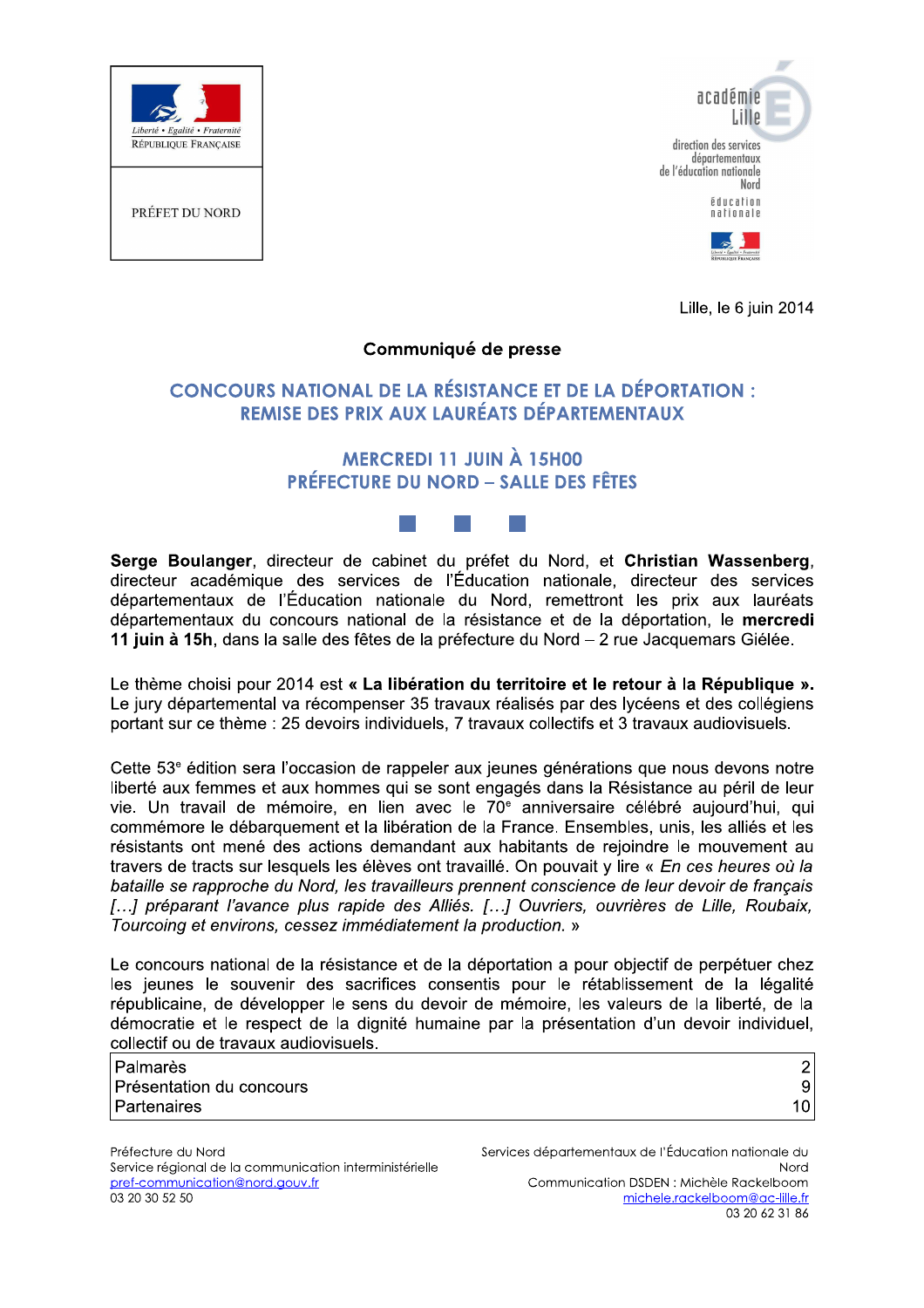**DIRECTION DES SERVICES DEPARTEMENTAUX** DE L 'EDUCATION NATIONALE DU NORD

# **Concours national** de la Résistance et de la déportation

# **Palmarès**

Lauréats classés par le jury départemental

Année scolaire 2013 - 2014



11 juin 2014 Préfecture du Nord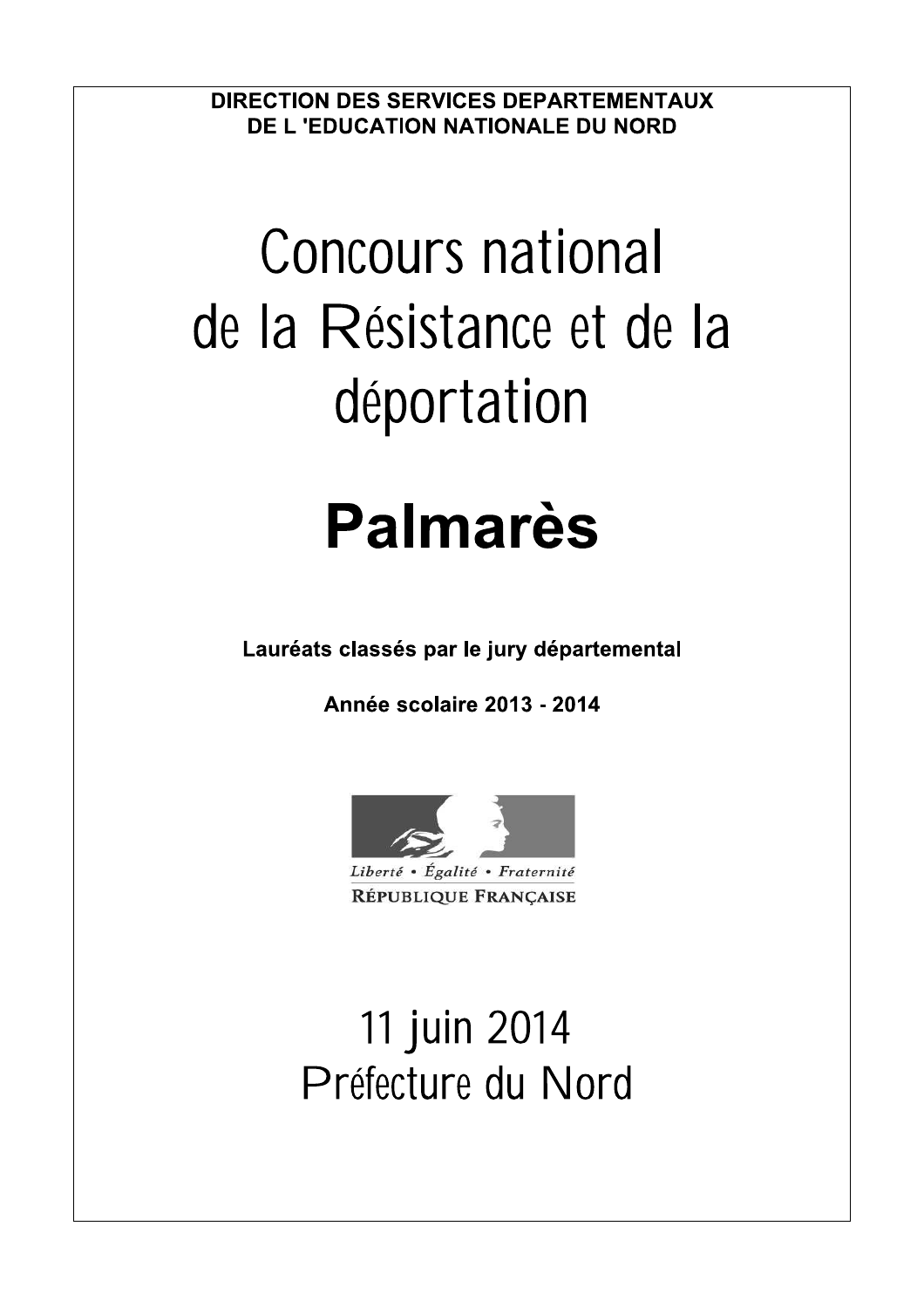Classes de lycée

#### Catégorie DEVOIRS INDIVIDUELS

|                   |             | <b>Catégorie DEVOIRS INDIVIDUELS</b> |                                    |
|-------------------|-------------|--------------------------------------|------------------------------------|
|                   |             |                                      |                                    |
| <b>CLASSEMENT</b> | <b>NOTE</b> | <b>NOM DE L'ELEVE</b>                | <b>ETABLISSEMENT</b>               |
| 1 <sup>er</sup>   | 20          | <b>VANBRABANT Vincent</b>            | Lycée Sainte-Claire,<br>Lille      |
| 2ème              | 19,5        | <b>CARLIER Hugo</b>                  | Lycée Eugène Thomas,<br>Le Quesnoy |
| 3 <sup>ème</sup>  | 19          | <b>SULABERIDZE Mariam</b>            | Lycée Sainte-Claire,<br>Lille      |
| 4 <sup>ème</sup>  | 18,5        | <b>DEBARALLE Nicolas</b>             | Lycée Sainte-Claire,<br>Lille      |
| 5 <sup>ème</sup>  | 18          | <b>CAMPION Coline</b>                | Lycée Sainte-Claire,<br>Lille      |
| 6 <sup>eme</sup>  | 17,5        | <b>DOUAY Sophie</b>                  | Lycée des Flandres,<br>Hazebrouck  |
| 7 <sup>ème</sup>  | 16          | <b>CACHERA Amandine</b>              | Lycée Paul Duez,<br>Cambrai        |
| 8 <sup>ème</sup>  | 15          | <b>BOGAERT Salomé</b>                | Lycée des Flandres,<br>Hazebrouck  |
| gème              | 14,5        | <b>MARBAIX Marie</b>                 | Lycée Sainte-Claire,<br>Lille      |
| 10 <sup>ème</sup> | 14          | <b>GERUSSI Sarah</b>                 | Lycée Eugène Thomas,<br>Le Quesnoy |
| 11 <sup>ème</sup> | 13,5        | <b>MASSOT Nicolas</b>                | Lycée Eugène Thomas,<br>Le Quesnoy |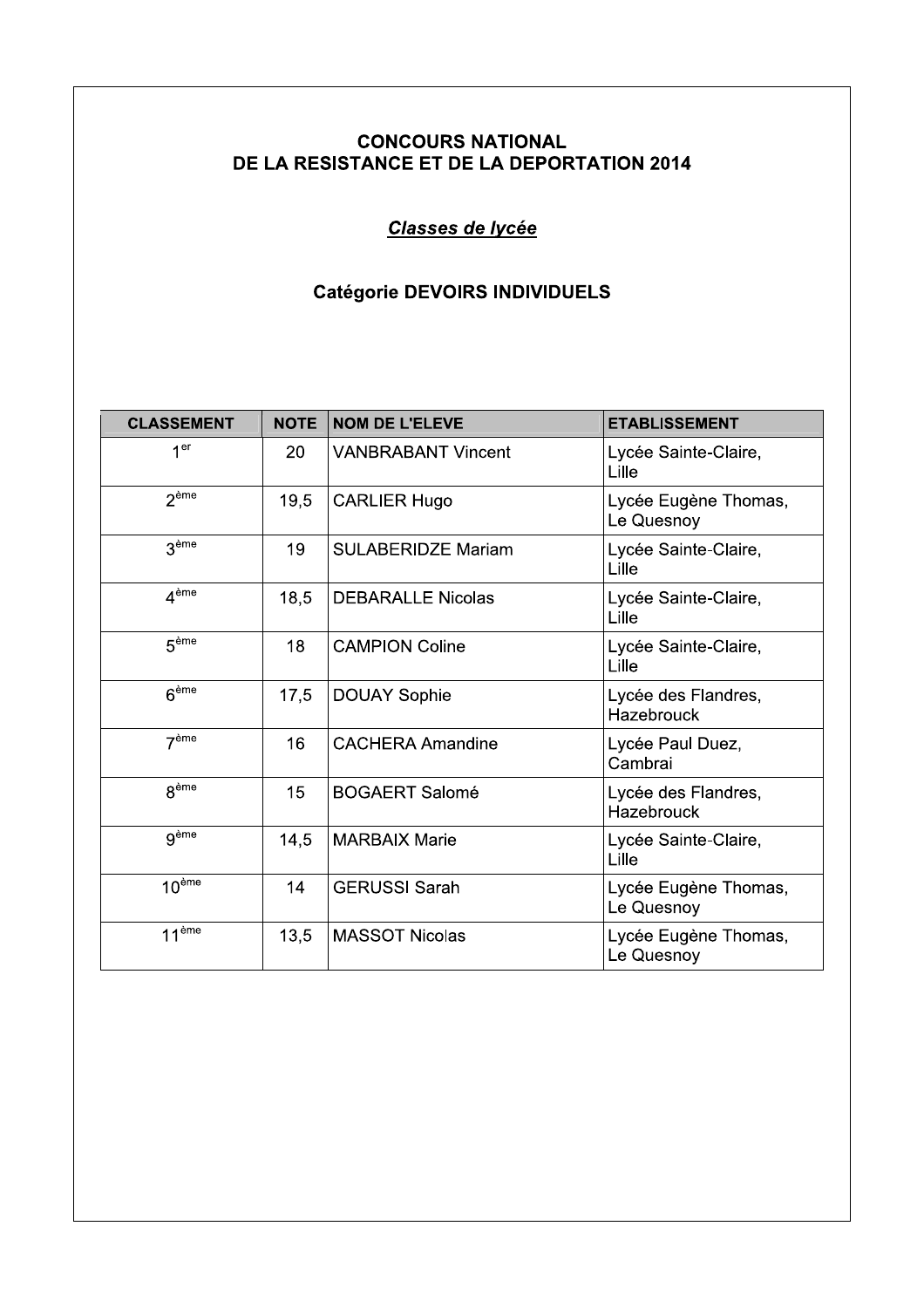## Classes de 3ème de collège

# Catégorie DEVOIRS INDIVIDUELS

| <b>CONCOURS NATIONAL</b><br>DE LA RESISTANCE ET DE LA DEPORTATION 2014 |             |                            |                                             |
|------------------------------------------------------------------------|-------------|----------------------------|---------------------------------------------|
|                                                                        |             | Classes de 3ème de collège |                                             |
| <b>Catégorie DEVOIRS INDIVIDUELS</b>                                   |             |                            |                                             |
| <b>CLASSEMENT</b>                                                      | <b>NOTE</b> | <b>NOM DE L'ELEVE</b>      | <b>ETABLISSEMENT</b>                        |
| 1 <sup>er</sup>                                                        | 20          | POZLEWICZ Eva              | Collège de la Croix<br>Blanche, Bondues     |
| 2 <sup>eme</sup>                                                       | 19,5        | <b>DELATTRE Lucas</b>      | Collège Paul Langevin<br>Avesnes-les-Aubert |
| 3 <sup>eme</sup>                                                       | 19          | <b>NOTTEAU Corentin</b>    | Collège Roger Salengro,<br>Houplines        |
| 4 <sup>ème</sup>                                                       | 18,5        | <b>MERIAUX Wandrille</b>   | Collège Saint-Jacques,<br>Hazebrouck        |
| 5 <sup>eme</sup>                                                       | 18          | <b>LELEU Jade</b>          | Collège Molière,<br>Villeneuve d'Ascq       |
| 6 <sup>ème</sup>                                                       | 17,5        | <b>NOTTEAU Cassandre</b>   | Collège Roger Salengro,<br>Houplines        |
| 7 <sup>eme</sup>                                                       | 17          | <b>AGBCSHIE Laetitia</b>   | Collège Albert Roussel,<br>Tourcoing        |
| 8 <sup>ème</sup>                                                       | 16,5        | <b>MATRICON Adrien</b>     | Collège du Lazaro,<br>Marcq en Baroeul      |
| gème                                                                   | 16          | <b>MELEY Jules</b>         | Collège Roger Salengro,<br>Houplines        |
| $10^{\text{ème}}$                                                      | 15,5        | <b>EUDES Fiona</b>         | Collège Henri Matisse,<br>Lille             |
| $11^{\text{ème}}$                                                      | 15          | <b>CHARTREUX Thomas</b>    | Collège Saint-Adrien,<br>Villeneuve d'Ascq  |
| 12 <sup>ème</sup>                                                      | 14,5        | <b>GEUNS Alice</b>         | Collège du Pévèle,<br>Orchies               |
| 13 <sup>ème</sup>                                                      | 14          | <b>HIMDI</b> lanis         | Collège du Lazaro,<br>Marcq en Baroeul      |
| 13 <sup>ème ex aequo</sup>                                             | 14          | <b>LORGNIER Martin</b>     | Collège du Lazaro,<br>Marcq en Baroeul      |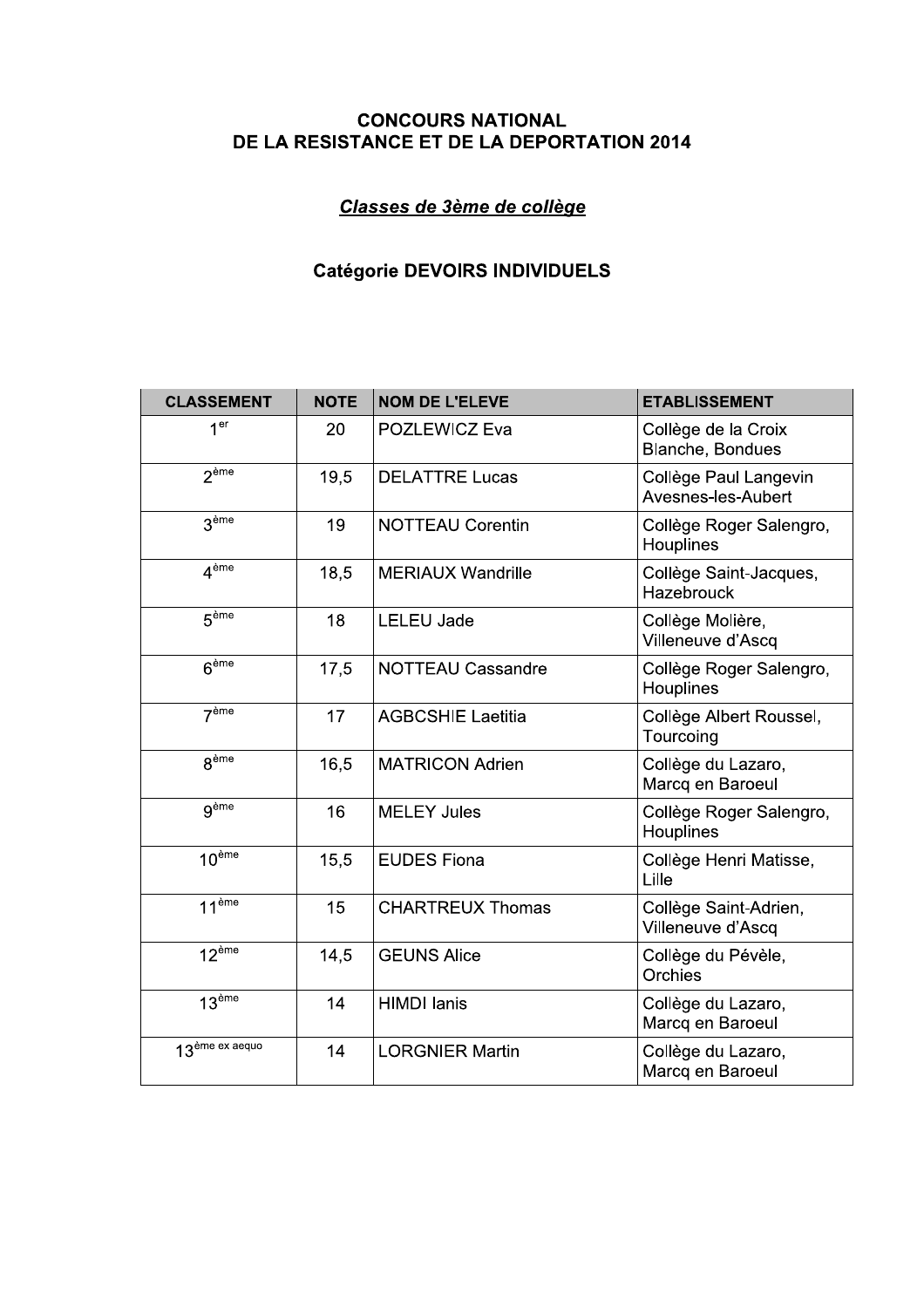## Classes de lycée

# Catégorie TRAVAUX COLLECTIFS

| <b>CLASSEMENT</b> | <b>NOTE</b> | <b>NOM DE L'ELEVE</b>                                                                                                                                                                     | <b>ETABLISSEMENT</b>                       |
|-------------------|-------------|-------------------------------------------------------------------------------------------------------------------------------------------------------------------------------------------|--------------------------------------------|
| 1 <sup>er</sup>   | 20          | <b>ALLACH Morad</b><br><b>BATAILLE Ophélie</b><br><b>DEPOMMIER Charlène</b><br><b>HERMANGE Laura</b><br><b>MIGEON Florentin</b>                                                           | Lycée Paul Duez,<br>Cambrai                |
| 2 <sup>ème</sup>  | 15          | <b>BENASSEUR Nabil</b><br><b>CHEMA Sofiane</b><br><b>LENNE Isham</b><br><b>LEROY Dylan</b><br><b>MANCION Dylan</b><br><b>SZYMURA Kevin</b>                                                | Lycée professionnel<br>Edmond Labbé, Douai |
| 3 <sup>ème</sup>  | 14,5        | <b>DEVOS Vincent</b><br><b>MESUREUR Amaury</b><br><b>PERRUCCI Thomas</b><br><b>SAKALOWSKI Corentin</b>                                                                                    | Lycée Paul Duez,<br>Cambrai                |
| $A^{\text{ème}}$  | 14          | <b>BEUDIN Simon</b><br><b>DEHEN Elodie</b><br><b>DIAS FATELO Laura</b><br>FOSSE Hugo<br><b>LEVEAUX Tiphanie</b><br><b>ROME Marie</b><br><b>SAVARY Mathilde</b><br><b>UNISSART Emeline</b> | Lycée Jacquard,<br>Caudry                  |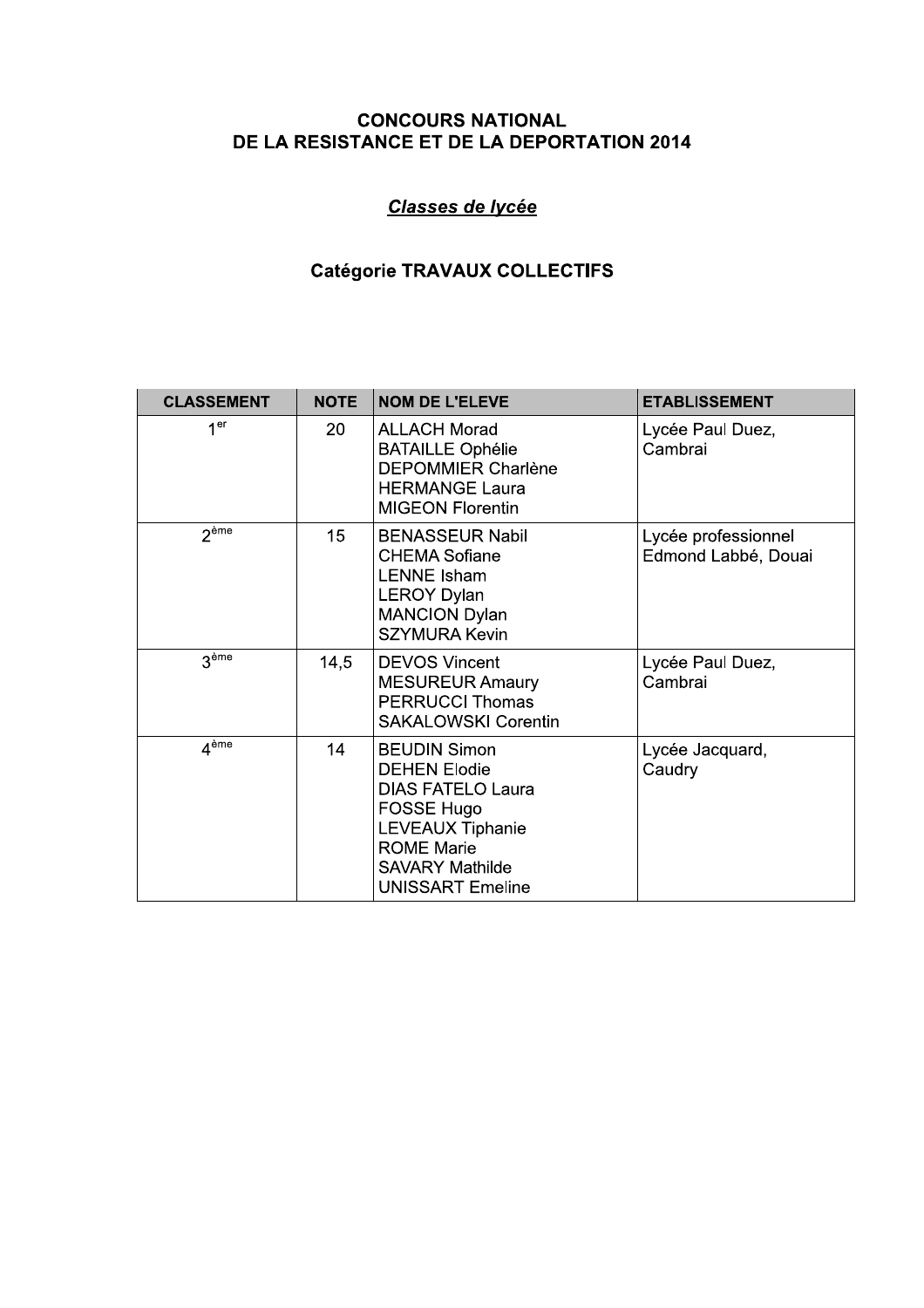## Classes de 3ème de collège

# **Catégorie TRAVAUX COLLECTIFS**

| <b>CLASSEMENT</b>  | <b>NOTE</b> | <b>NOM DE L'ELEVE</b>                                                      | <b>ETABLISSEMENT</b>                   |
|--------------------|-------------|----------------------------------------------------------------------------|----------------------------------------|
| 1 <sup>er</sup>    | 19          | <b>DEGROOTE Célia</b><br><b>LECOCQ Marie</b>                               | Collège du Pévèle,<br>Orchies          |
| $2$ <sup>ème</sup> | 15          | <b>BATAILLE Tanguy</b><br><b>LAISNE Emmeline</b>                           | Collège du Pévèle,<br>Orchies          |
| <b>Reme</b>        | 14          | <b>ALLEMEESCH Guillaume</b><br><b>BRUNEVAL Dimitri</b><br>DE RIDDER Thomas | Collège Pierre de Ronsard,<br>Hautmont |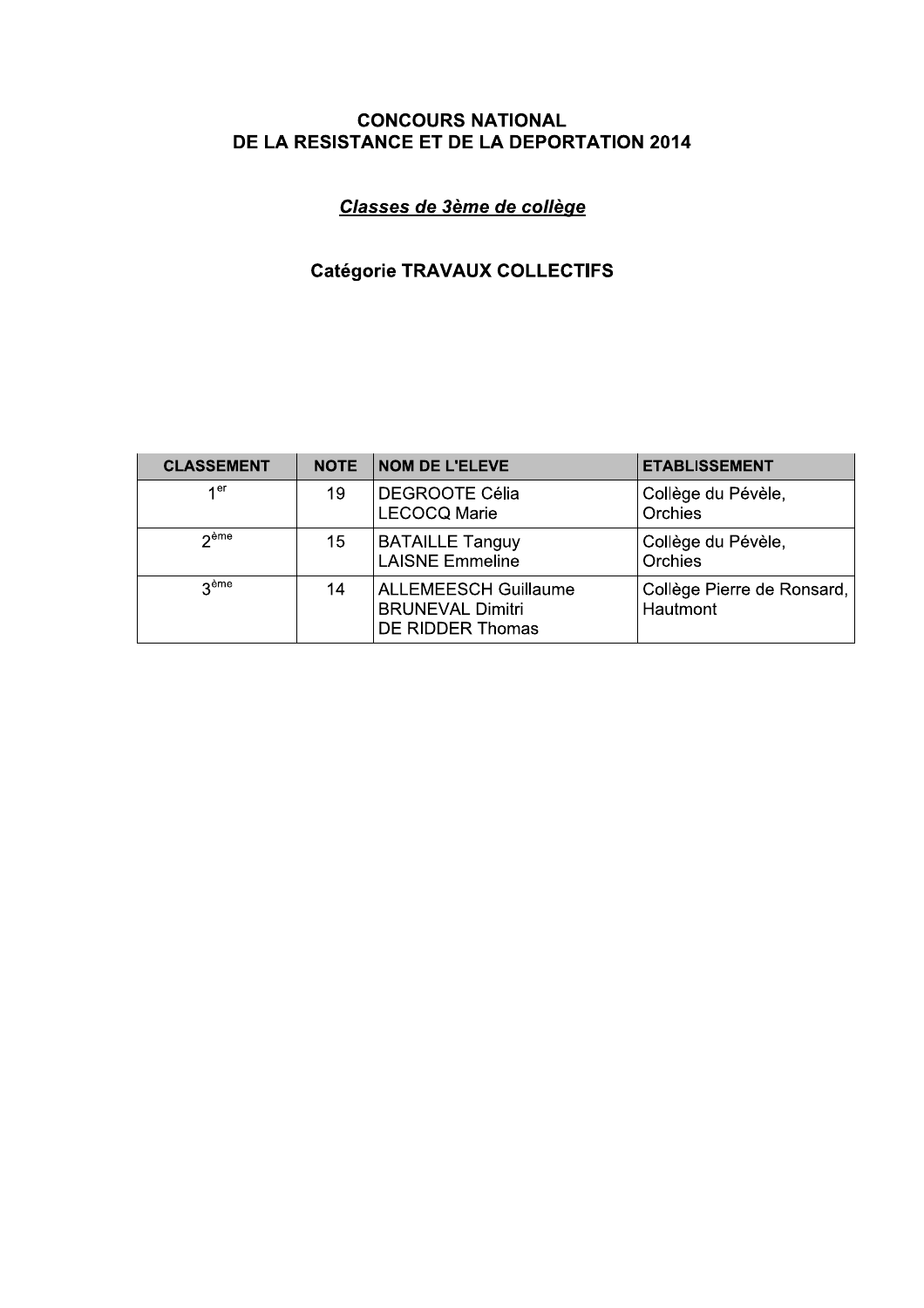# Classes de lycée

## Catégorie TRAVAUX AUDIOVISUELS

| <b>CLASSEMENT</b> | <b>NOTE</b> | <b>NOM DE L'ELEVE</b>                                                                                                                                                                     | <b>ETABLISSEMENT</b>                       |
|-------------------|-------------|-------------------------------------------------------------------------------------------------------------------------------------------------------------------------------------------|--------------------------------------------|
| 1 <sup>er</sup>   | 18          | <b>BROUSSE Philippe</b><br><b>DAMBRINE Florent</b><br><b>DUCELLIER Cyril</b><br><b>HERLEMME Cody</b><br><b>MONACHINO Romano</b><br><b>KACZMARCZYK Clément</b><br><b>SENECHAL Frédéric</b> | Lycée Professionnel<br>Edmond Labbé, Douai |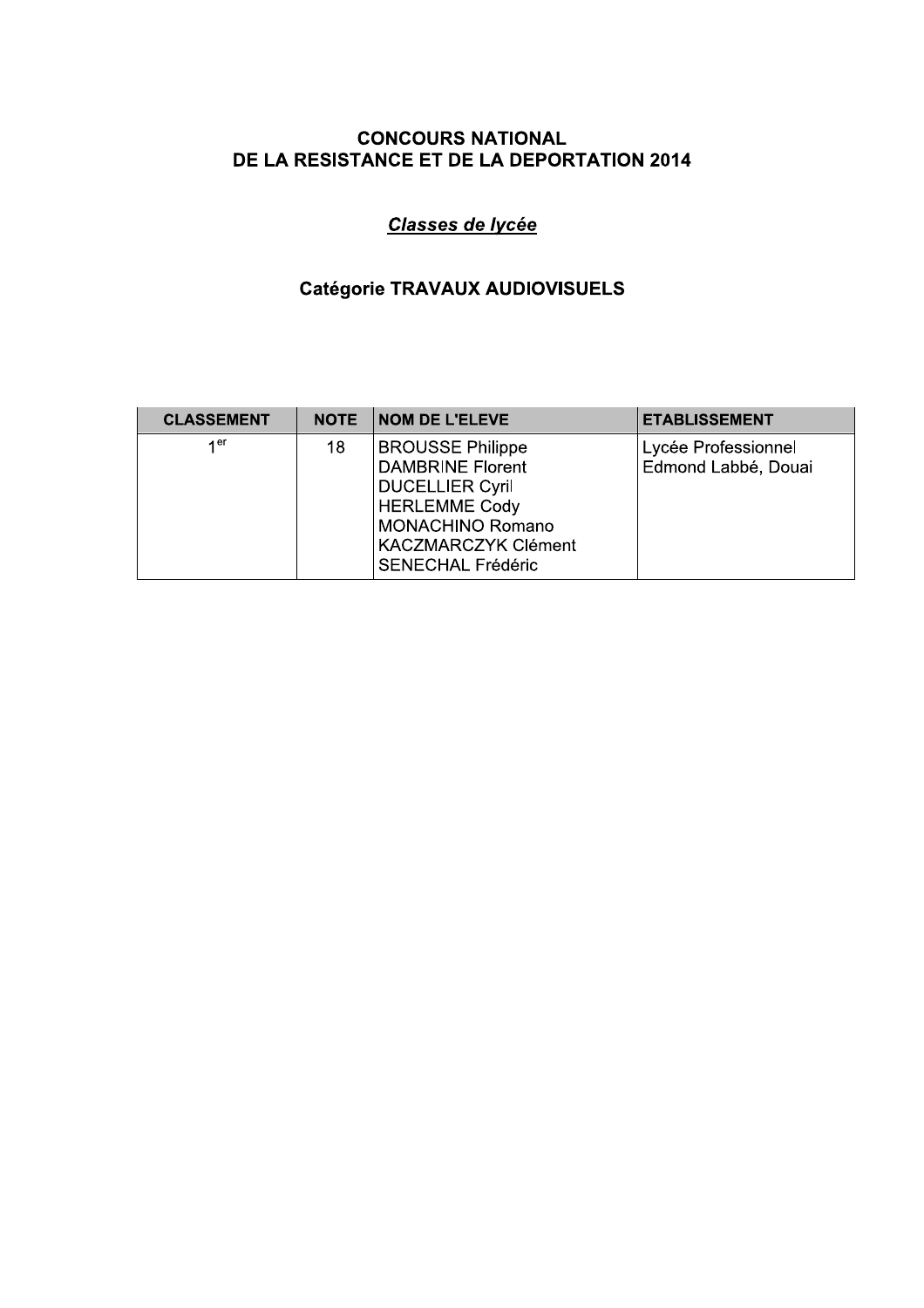## Classes de 3ème de collège

# Catégorie TRAVAUX AUDIOVISUELS

| <b>CLASSEMENT</b> | <b>NOTE</b> | <b>NOM DE L'ELEVE</b>                                                                                                                                                                                      | <b>ETABLISSEMENT</b>                         |
|-------------------|-------------|------------------------------------------------------------------------------------------------------------------------------------------------------------------------------------------------------------|----------------------------------------------|
| 1 <sub>er</sub>   | 20          | <b>DELANNOY Alexandre</b><br><b>DELATTRE Lucas</b><br><b>ESCOT Mathilde</b><br><b>HOLIN Jocelyn</b><br><b>LABAT Jodie</b><br><b>ROGE Antoine</b><br>VIGNOT Océane<br>WDOWCZYK Jean-Sébastien               | Collège Paul Langevin,<br>Avesnes-les-Aubert |
| 2 <sup>eme</sup>  | 16          | <b>ANDRIEUX Lena</b><br><b>CLIQUOT Bathilde</b><br><b>FERREIRA Félix</b><br><b>GEFFRAULT Camille</b><br><b>GINESTET Hélène</b><br><b>SARDINA Louis</b><br><b>LAPLACE Lucie</b><br><b>TENAILLON Rosalie</b> | Collège Carnot,<br>Lille                     |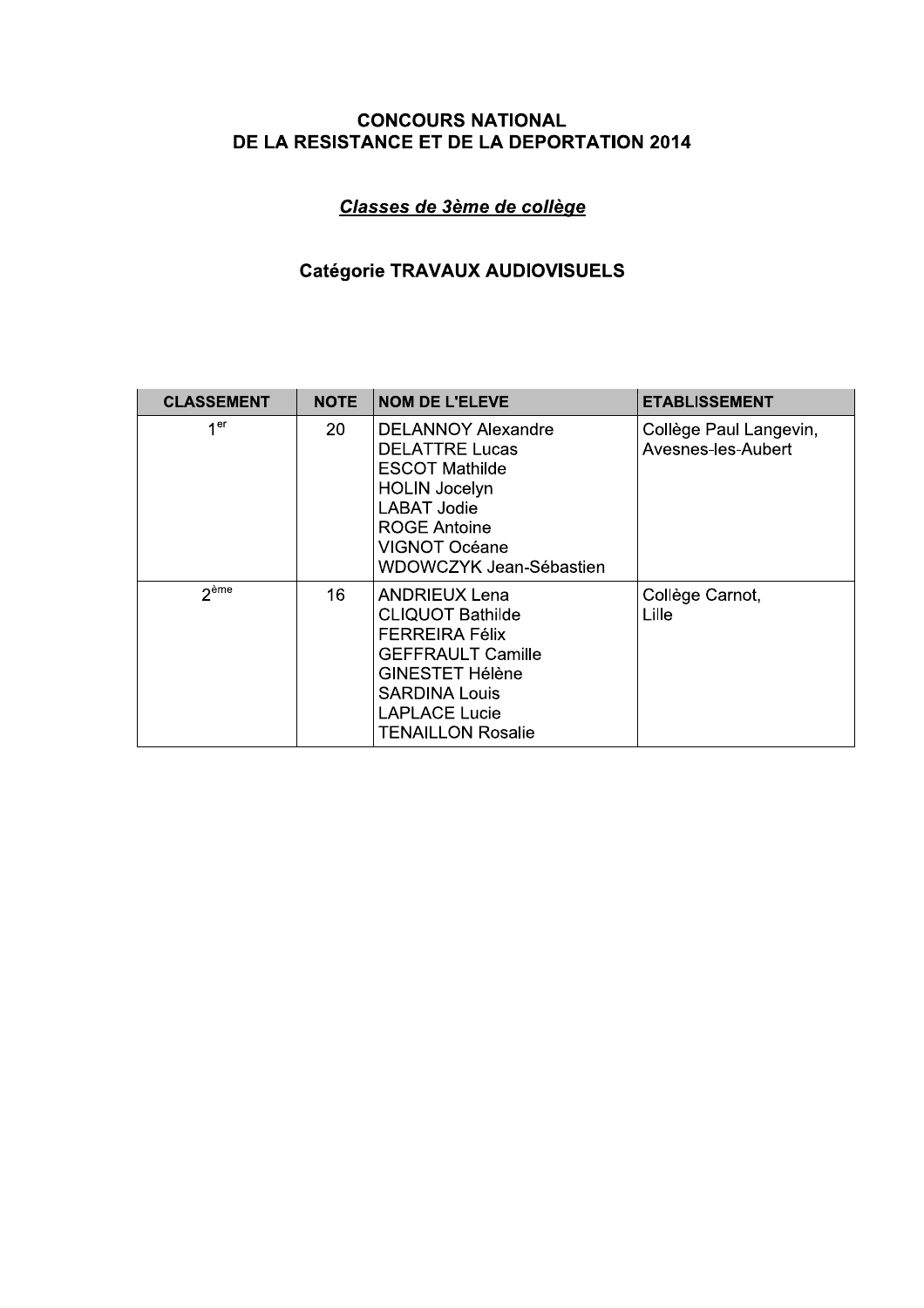#### Présentation du concours de la Résistance et de la Déportation

Le concours de la Résistance et de la Déportation a été créé par le ministère de l'Éducation nationale en 1961 à la suite d'initiatives d'associations de résistants et particulièrement de la Confédération nationale des combattants volontaires de la résistance (CNVR).

Il a pour objectif de perpétuer chez les jeunes français le souvenir des sacrifices consentis pour le rétablissement de la légalité républicaine, de développer le sens du devoir de mémoire, les valeurs de la liberté et de la démocratie et le respect de la dignité humaine.

L'organisation de ce concours repose sur l'implication d'un partenariat diversifié et particulièrement actif qui réunit plusieurs ministères et leurs services déconcentrés (Éducation nationale, Défense, Anciens combattants), des associations de résistants et de déportés, ainsi que le Conseil général.

La conduite du dossier, dans le cadre de ce partenariat, est assurée par la division Vie des établissements de la Direction des services départementaux de l'Éducation nationale du Nord.

#### **PUBLIC**

Le concours national de la Résistance et de la Déportation est ouvert à l'ensemble des établissements publics et privés sous contrat, aux établissements d'enseignement agricole, à ceux relevant du ministère de la Défense ainsi qu'aux établissements français à l'étranger.

Il s'adresse aux élèves de 3<sup>ème</sup> du collège et aux élèves de lycées.

#### **EPREUVES**

Six catégories de participation sont déterminées. A chaque établissement est proposé soit un devoir individuel réalisé en classe sous surveillance à une date prédéterminée au plan national, soit un devoir collectif associant de deux à huit élèves qui peut être préparé dès le 1<sup>er</sup> trimestre, soit des travaux audiovisuels.

Un thème de réflexion est défini chaque année, dont les jurys départementaux s'inspirent pour arrêter les sujets des épreuves individuelles (questions portant sur des documents et paragraphe argumenté pour les collèges, composition ou étude de documents pour les lycées). Le thème choisi pour l'année 2014 est « La libération du territoire et la retour à la République ».

#### **LAUREATS**

Les meilleurs devoirs retenus par le jury départemental constitué de représentants des associations et d'enseignants volontaires (publics et privés) sont récompensés lors d'une cérémonie officielle présidée par le Préfet et le Directeur académique des services départementaux de l'Éducation nationale du Nord

Au cours du 1<sup>er</sup> trimestre de l'année scolaire suivante, un jury national désigne les six lauréats parmi les meilleures productions de chacune des six catégories d'épreuves transmises par les départements. Ces six lauréats sont récompensés lors d'une cérémonie officielle à Paris sous l'égide des ministères partenaires (Education nationale, Défense et anciens combattants).

#### **CHIFFRES**

Parmi les travaux examinés, le jury départemental a distingué 25 devoirs individuels (14 devoirs de collégiens et 11 devoirs de lycéens), 7 travaux collectifs (3 travaux de collégiens et 4 travaux de lycéens) et 3 travaux audiovisuels (2 travaux de collégiens et 1 travail de lycéen).